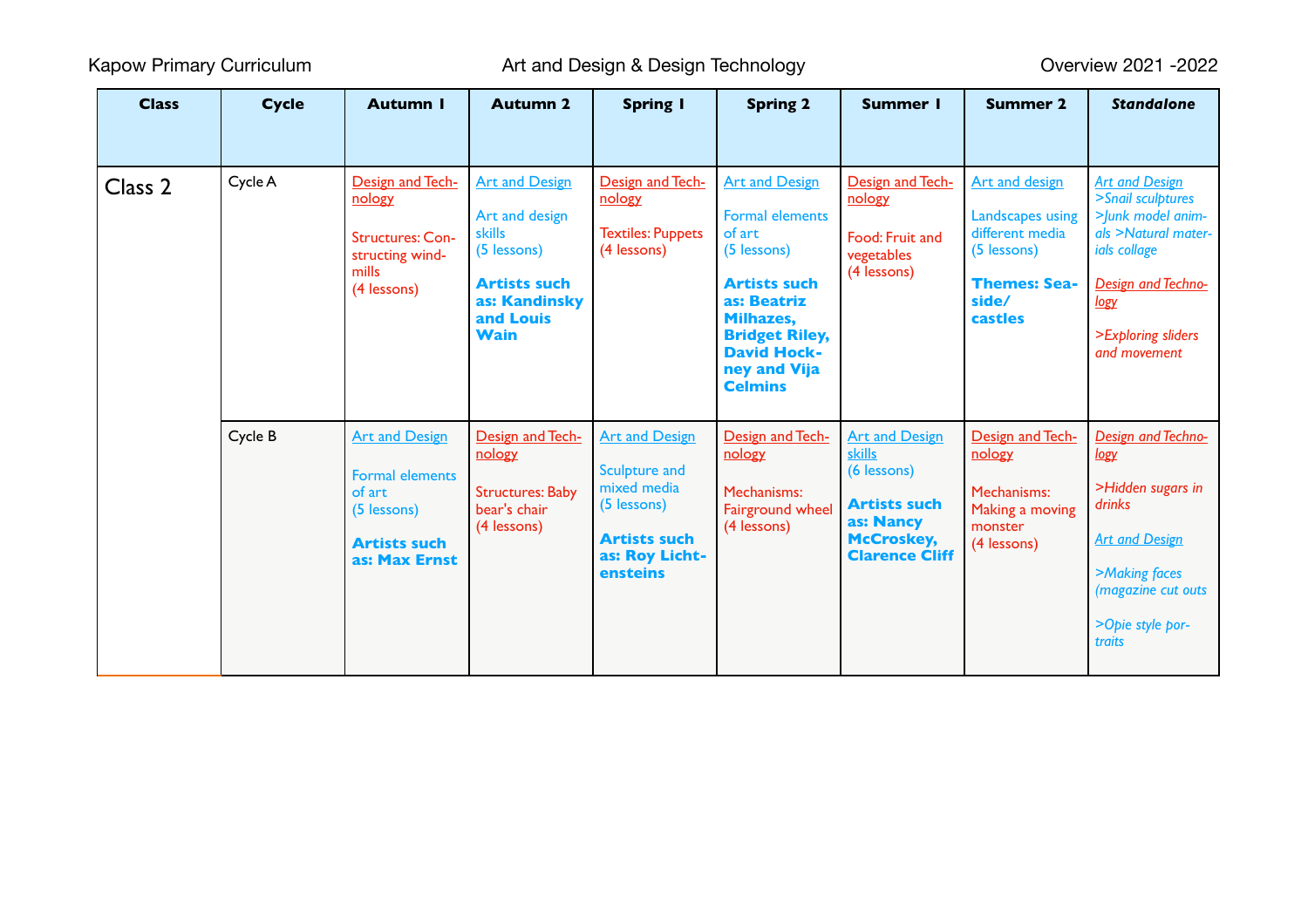Kapow Primary Curriculum **Art and Design & Design Technology Consumer System** Primary Curriculum Coverview 2021 -2022

| <b>Class</b> | <b>Cycle</b> | <b>Autumn I</b>                                                                                                                                                    | <b>Autumn 2</b>                                                                                                                                     | <b>Spring I</b>                                                                                                                                                                                          | <b>Spring 2</b>                                                                                                                  | <b>Summer I</b>                                                                                                                                                                      | <b>Summer 2</b>                                                                                                                                                                         | <b>Standalone</b>                                                                                                                                                                                                                                                                                                                |
|--------------|--------------|--------------------------------------------------------------------------------------------------------------------------------------------------------------------|-----------------------------------------------------------------------------------------------------------------------------------------------------|----------------------------------------------------------------------------------------------------------------------------------------------------------------------------------------------------------|----------------------------------------------------------------------------------------------------------------------------------|--------------------------------------------------------------------------------------------------------------------------------------------------------------------------------------|-----------------------------------------------------------------------------------------------------------------------------------------------------------------------------------------|----------------------------------------------------------------------------------------------------------------------------------------------------------------------------------------------------------------------------------------------------------------------------------------------------------------------------------|
| Class 3      | Cycle A      | Design and Tech-<br>nology<br>Food: Eating sea-<br>sonally<br>(4 lessons)                                                                                          | <b>Art and Design</b><br>Prehistoric art<br>(5 lessons)<br>Looking at re-<br>creating some<br>cave drawings<br>using a range of<br>media - natural? | Design and Tech-<br>nology<br>Digital world:<br>Electronic charm<br>(4 lessons)                                                                                                                          | <b>Art and Design</b><br><b>Formal elements</b><br>of art (5 lessons)<br><b>Working with</b><br>wire sculpture to<br>follow line | Design and Tech-<br>nology<br>Structures: Con-<br>structing a castle<br>(4 lessons)                                                                                                  | <b>Art and Design</b><br>Craft: Ann<br><b>Roth</b><br>(5 Lessons)<br><b>OR</b><br>Art and design<br>skills: Carl<br><b>Giles and</b><br><b>Diego</b><br><b>Velazquez</b><br>(3 Lessons) | <b>Art and Design</b><br><b>Puppets</b><br>> story (choose one<br>from Lessons 5, 6,<br>or 7) Drawing: My<br>toy<br>Design and Techno-<br>logy<br>>Cross-stitch and<br>appliqué > Explor-<br>ing pneumatics<br>>Designing a<br>pneumatic toy                                                                                     |
|              | Cycle B      | <b>Art and Design</b><br><b>skills</b><br>Artists:<br><b>Luz Perez</b><br>Ojeda, Geor-<br>gio Morandi,<br><b>Paul Cezanne</b><br>Life of a curator<br>- exhibition | Design and Tech-<br>nology<br><b>Structure: Pavil-</b><br><b>ions</b><br>(4 lessons)                                                                | <b>Art and Design</b><br><b>Formal elements</b><br>of art<br>(4 Lessons only)<br>Printing with play<br>dough, mark<br>making with<br>charcoal in re-<br>sponse to words<br>and phrases,<br>geometric art | Design and Tech-<br>nology<br>Mechanical sys-<br>tems: Making a<br>slingshot car<br>(4 lessons)                                  | <b>Art and Design</b><br><b>Every picture</b><br>tells a story<br>(5 lessons)<br><b>Artists: Paula</b><br><b>Rego, Edward</b><br>Hopper,<br><b>Pieter Brue-</b><br>gel, Fiona<br>Rae | Design and Tech-<br>nology<br><b>Electrical sys-</b><br>tems: Torches<br>(4 lessons)                                                                                                    | <b>Art and Design</b><br><b>Sculpture</b><br>(Either Lesson 1 OR<br>2 and Lessons 3<br>and $4)$<br>Marcas/drums from<br>recoiled materials.<br><b>Artists:</b><br>Arcimboldo,<br><b>Sokari Douglas</b><br>Camp, El,<br><b>Anatsui</b><br><b>Design and Techno-</b><br>logy<br>>Following a recipe<br>>Evaluating fasten-<br>ings |